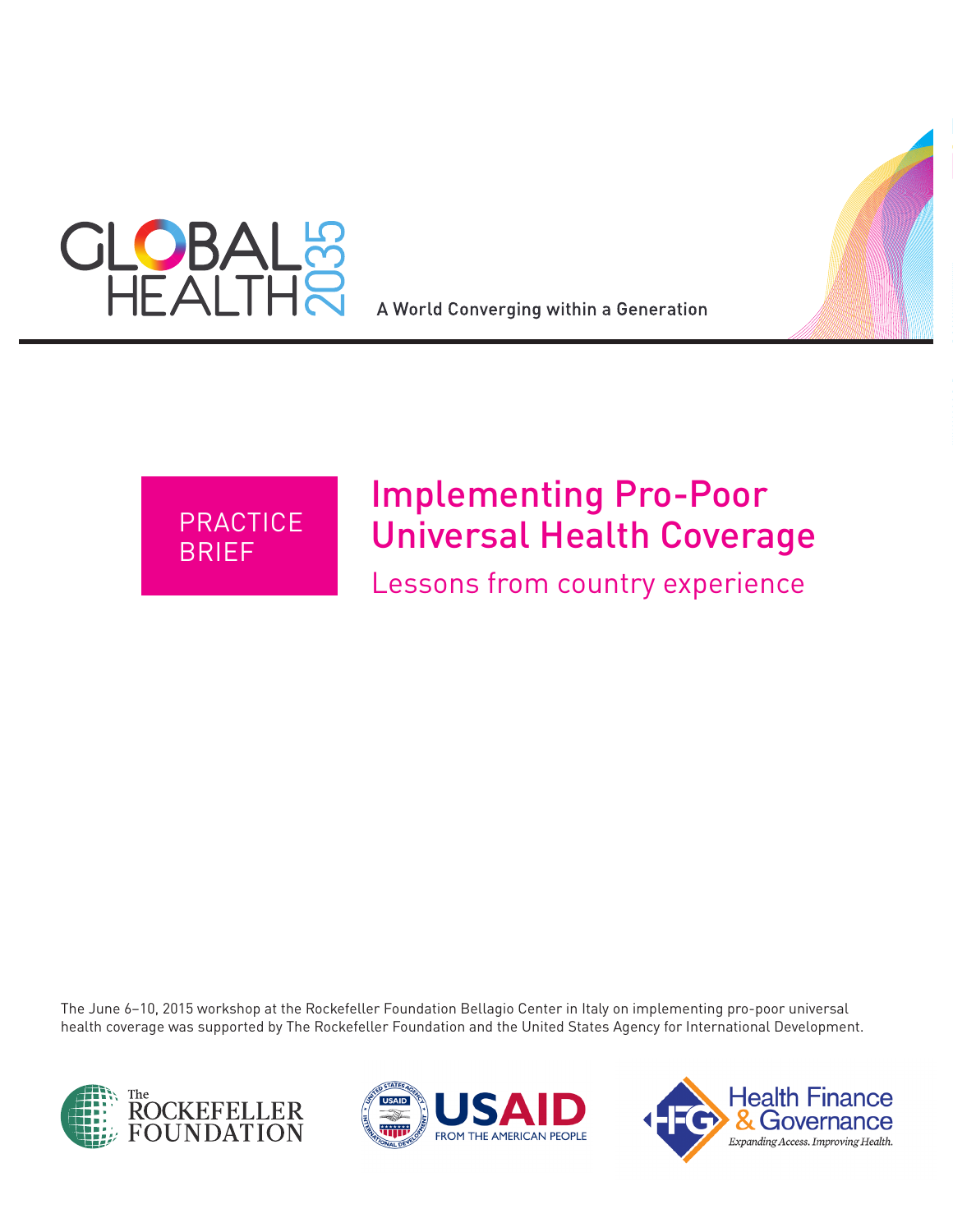# **Background**

Universal health coverage (UHC)—ensuring that everyone has access to quality, affordable health services when needed—can be a vehicle for improved equity, health, financial well-being, and economic development. In its 2013 report, *Global Health 2035*, the Commission on Investing in Health made the case that pro-poor pathways towards UHC, which target the poor from the outset, are the most efficient way to achieve both improved health outcomes and increased financial protection (FP).<sup>1</sup> Countries worldwide are now embarking on health system changes to move closer to achieving UHC, often with a clear pro-poor intent. While they can draw on guidance related to the technical aspects of UHC (the "what" of UHC), such as on designing service packages, there is less information on the "how" of UHC—how to maximize the chances of successful implementation.

Motivated by a shared interest in helping to close this information gap, a diverse international group of 21 practitioners and academics, including ministry of health officials and representatives of global health agencies and foundations,<sup>2</sup> convened at The Rockefeller Foundation's Bellagio Center for a three day workshop from July 7–9, 2015. The participants shared their experiences in, and discussed the limited evidence on, how to implement UHC, focusing on a set of seven key questions from across five domains of UHC (Figure 1). This Practice Brief, which is aimed at health reformers, policymakers, program managers, and advocates of UHC, summarizes key lessons from the Bellagio workshop on implementing pro-poor UHC.

# **Key implementation lessons**

#### 1. Generating and sustaining political will for UHC

- **UHC advocates have successfully used policy windows to push UHC to the top of the agenda.** Examples of such windows include crises (e.g. the economic crisis in Argentina in 2001–2002 was an important factor in building political will for UHC); the widespread realization of the harms of existing health policy (e.g. the harms of user fees); or a country's poor performance in an international ranking of health outcomes. Pushes during election years can be particularly effective.
- **Framing the case for UHC using ethical and legal arguments can help to persuade stakeholders.** Many countries already have a constitutional right to health, which provides a valuable foundation on which to make the case for UHC. If they do not, UHC advocates could draw upon international agreements or treaties, such as the Universal Declaration of Human Rights, that recognize a right to health. Framing pro-poor UHC in terms of social solidarity can have resonance with some stakeholders.
- **Securing the support of the finance ministry is important in getting UHC on the political agenda and moving subsequently towards UHC.** Making the economic case for increased health investment may not always be persuasive. Other arguments that may be convincing center on the stabilizing effects of UHC—how it can help to prevent a cost explosion and promote value for money, social stability, and fiscal sustainability. Realistic cost estimates that show the cost of scaling up *all key programs together*, including the health systems strengthening costs, can help to persuade the finance ministry of the feasibility of moving towards UHC.

#### **Figure 1. Seven key questions on implementing pro-poor UHC**

| <b>Political and public</b>                                                                                                                                                         | <b>Generating and using</b>                                                                                                                                                                                                                              | <b>Expanding UHC</b>                                                                                        | <b>Promoting quality</b>                                                                                                                                              | <b>Fostering international</b>                                                                    |
|-------------------------------------------------------------------------------------------------------------------------------------------------------------------------------------|----------------------------------------------------------------------------------------------------------------------------------------------------------------------------------------------------------------------------------------------------------|-------------------------------------------------------------------------------------------------------------|-----------------------------------------------------------------------------------------------------------------------------------------------------------------------|---------------------------------------------------------------------------------------------------|
| engagement                                                                                                                                                                          | evidence                                                                                                                                                                                                                                                 |                                                                                                             | and efficiency                                                                                                                                                        | collective action                                                                                 |
| Q1. How can political will<br>for UHC be generated<br>and sustained?<br><b>Q2.</b> How can civil society<br>be engaged in supporting<br>UHC and pushing for<br>more rapid progress? | Q3. How can information<br>be generated/used to<br>support implementation<br>of UHC?<br>Q4. How can coverage<br>with financial protection<br>(FP) & needed health<br>services be measured.<br>monitored, and<br>maintained especially<br>among the poor? | Q5. How best can<br>countries manage the<br>evolution and growth of<br>service coverage and<br>forms of FP? | <b>Q6.</b> How can countries<br>use incentives to improve<br>the quality & efficiency of<br>health services, whether<br>provided directly or<br>purchased externally? | Q7. How can<br>international collective<br>action best support<br>country efforts towards<br>UHC? |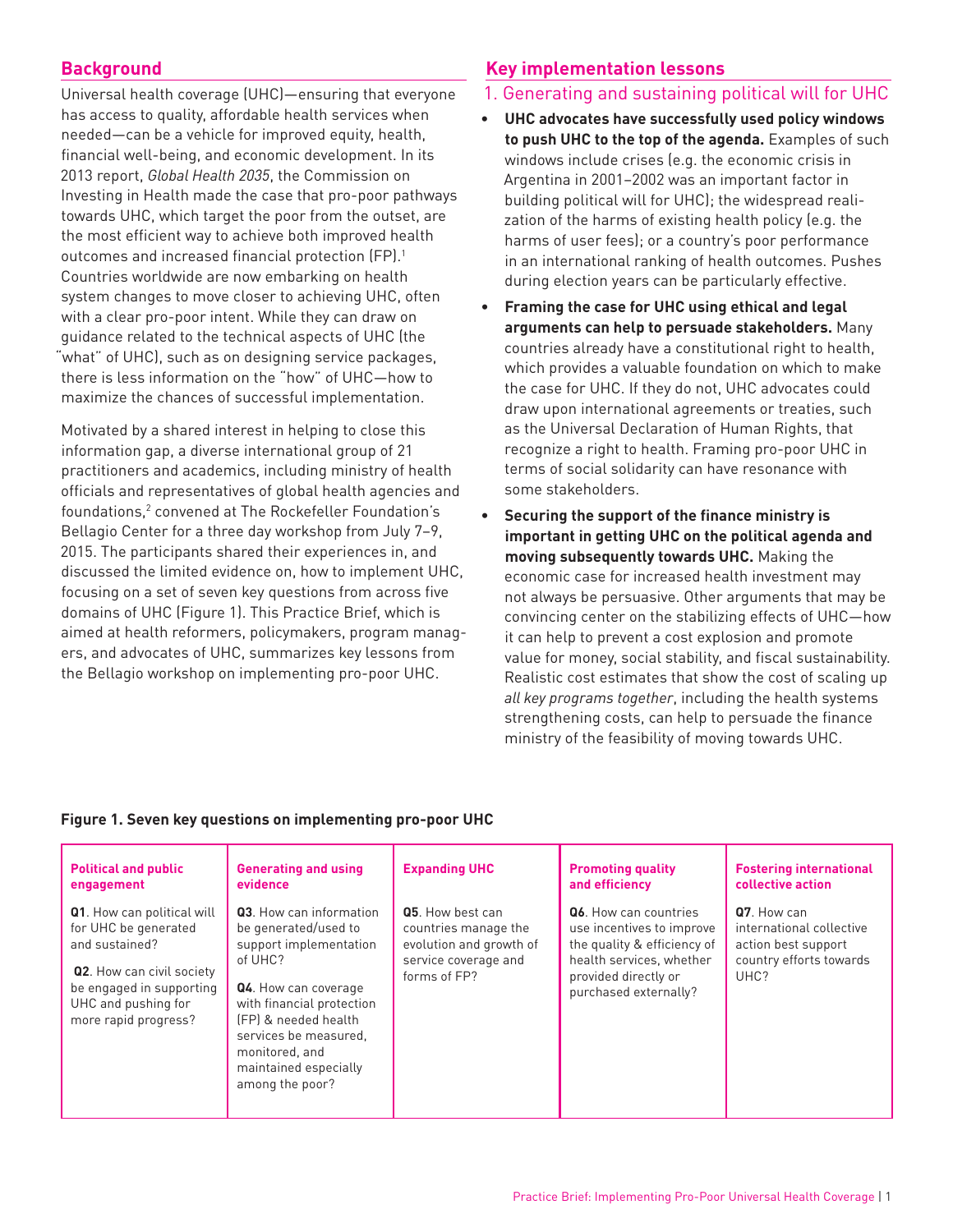- **If the process is captured by one political party, the chances of successful reform may be lower.** In Ghana, for example, multiple political parties acknowledged the harms of user fees and were supportive of a national health insurance scheme to address the problem.
- **There will be multiple sources of opposition to UHC, but these can be anticipated and countered.** Managing opposition from many different sources (Table 1) is based on marshalling evidence-based arguments and approaches as well as understanding the political process. Public sector controls can be used to reassure opponents that health services can be efficiently delivered in the public sector. Election watchdogs can be helpful in preventing UHC schemes from being used for political purposes.

#### **Table 1. Sources of opposition to implementing pro-poor UHC**

| <b>Source</b>                                | <b>Rationale for opposition</b>                                                                                                                                                                                                                                                                                                                                                            |  |  |
|----------------------------------------------|--------------------------------------------------------------------------------------------------------------------------------------------------------------------------------------------------------------------------------------------------------------------------------------------------------------------------------------------------------------------------------------------|--|--|
| Finance ministry                             | Concerns about the budgetary<br>implications of implementing UHC.                                                                                                                                                                                                                                                                                                                          |  |  |
| Trade unions                                 | Fears of erosion of the existing health<br>insurance benefits for their members if<br>the scheme is expanded to include the<br>poor and the informal sector. Unions<br>representing health providers might be<br>concerned that their incomes will be<br>eroded or their work times increased.                                                                                             |  |  |
| Private health<br>providers                  | May argue that public provision is<br>inefficient or inadequate.                                                                                                                                                                                                                                                                                                                           |  |  |
| Political parties                            | May feel that UHC is being used for<br>political gain by one party over another.                                                                                                                                                                                                                                                                                                           |  |  |
| Businesses,<br>and existing<br>beneficiaries | Businesses may be opposed if they are<br>required to contribute (e.g. through a<br>payroll tax or value added tax increase),<br>particularly if they provide health<br>insurance or health services to their<br>employees. Private health insurance com-<br>panies selling voluntary insurance might<br>fear the loss of business with a more<br>universal system of financial protection. |  |  |

# 2. Engaging civil society in supporting UHC

• **The public can best be engaged through accountability and open, two-way communication.** For advocates of UHC, citizens are a powerful resource, provided that they can be engaged, their demand for health care can be leveraged, and there is a strong high level voice in government who can respond to their demands. Important means of engagement are for health

reformers to regularly share with the public their reform plans and the intended impacts of these reforms and to open a variety of channels of public communication, such as using community stakeholder forums and working with the media.

- **Some non-governmental organizations (NGOs) may be opposed to UHC reform plans.** Creating a stakeholder map can be valuable in showing which NGOs are supportive, which are neutral, and which are opposed. Some NGOs focus on advocacy for a particular disease if the proposed health benefit plan (HBP), defined as a "pre-determined, publicly managed list of guaranteed health services,"<sup>3</sup> excludes interventions for that disease, they could be opposed to the plan. Some NGOs are service providers (e.g., providing cancer services); they may be displaced or disadvantaged financially by UHC schemes. In Mexico, the government asked such NGOs to shift over to providing social support services, such as transportation.
- **Marketing and advertising techniques, used by the consumer goods and technology sectors, can be helpful in UHC advocacy.** These sectors have expertise in identifying and reaching their target audience, refining their messaging to each type of audience through consumer input, and using multiple communication channels (e.g., billboards, radio, TV). These techniques have been successfully adopted in social marketing campaigns with public health goals.
- **National advocacy coalitions, composed of individuals inside and outside government who share common goals and values, can help to raise the political profile of UHC.** Such coalitions have a long history of effectiveness in global public health, in a wide range of policy arenas, including HIV/AIDS and tobacco control. An international UHC advocacy coalition was recently launched to "urge governments to accelerate universal health coverage so that everyone, everywhere, can access quality health services without financial hardship."4 National advocacy coalitions could play a similar role in forging partnerships between government, academia, and civil society to champion pro-poor UHC.

## 3. Generating and using evidence to support implementation of UHC

• **The evidence on, and processes used to determine, HBPs offered to citizens needs to be published and disseminated.** While governments have generated and used evidence to (i) advance UHC objectives of equity, efficiency, and FP (Table 2), and (ii) promote the sustainability of HBPs, there has been limited documentation of HBP design and update processes. This lack of documentation is a barrier to institutionalizing good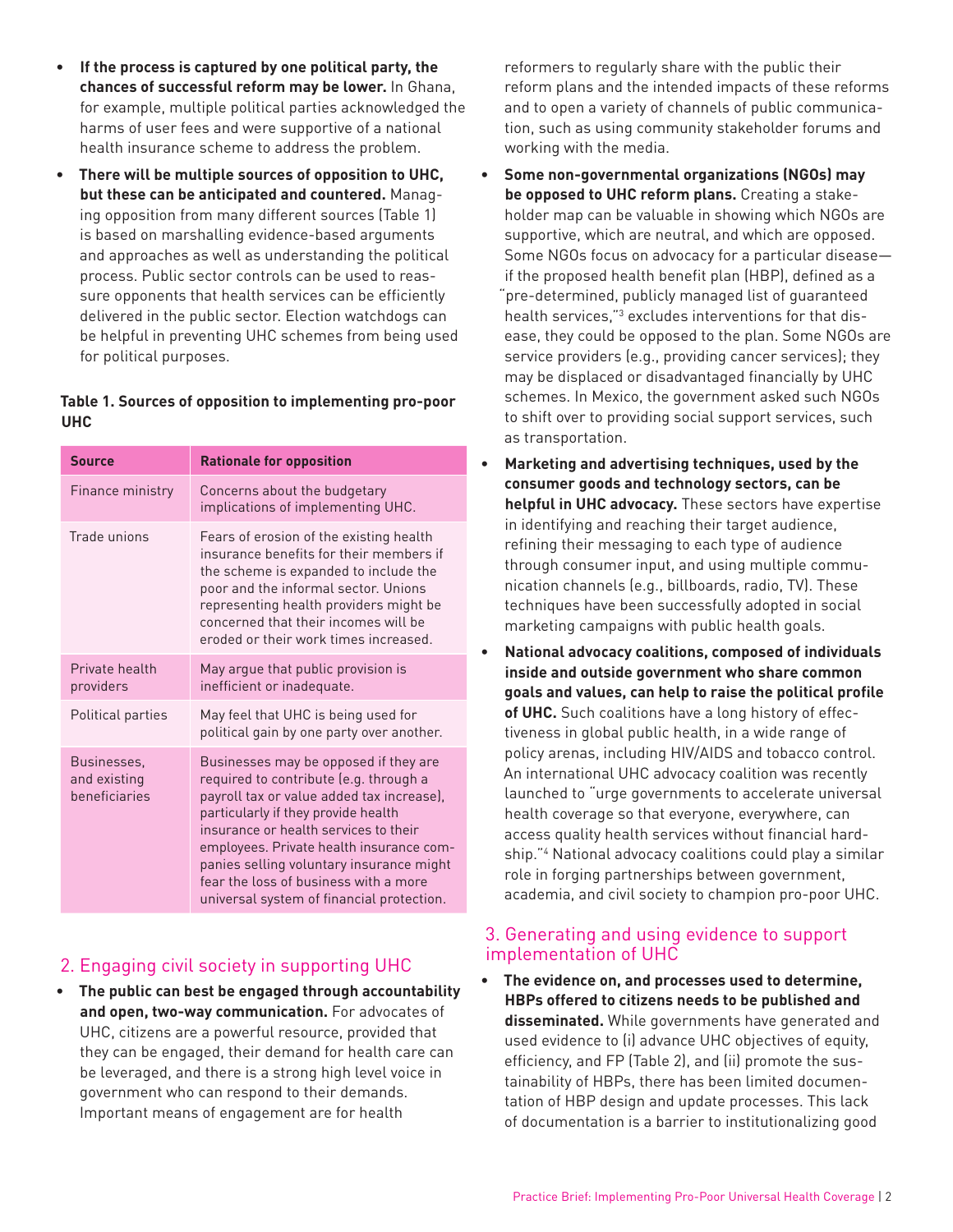governance of HBP design and updates. It also limits establishing transparent communication with the public and the sharing of experience that supports crosscountry learning.

| <b>UHC</b> goal | <b>Types of evidence</b>                                                                                                 | <b>Examples</b>                                                                                        |  |
|-----------------|--------------------------------------------------------------------------------------------------------------------------|--------------------------------------------------------------------------------------------------------|--|
| Equity          | Data on: disease<br>burden, utilization,<br>monitoring and<br>evaluation (M&E),<br>cost-effectiveness                    | <b>AUGE Plan (Chile)</b><br>Seguro Popular<br>(Mexico)                                                 |  |
| Efficiency      | Cost-effectiveness<br>data (and related glob-<br>al guidance)<br>Unit costs of services<br>by facility<br>Disease burden | PhilHealth<br>(Philippines)<br>HBP for<br>non-communicable<br>diseases (Zhuhai<br>Municipality, China) |  |
| FP              | Household out-of-<br>pocket spending<br>Data on willingness<br>to pay                                                    | RSBY (India)<br>Seguro Popular<br>(Mexico)<br>PIAS (Uruguay)                                           |  |

| Table 2. The use of evidence in achieving UHC objectives |  |  |  |
|----------------------------------------------------------|--|--|--|
|----------------------------------------------------------|--|--|--|

(Nakhimovsky et al., 2015)

- **Even if there is little evidence, countries can move forward on UHC while learning lessons along the way.**  While moving forward, reformers should document, monitor, and assess progress, incorporating research into implementation. In the face of resource, capacity, and time constraints, countries may want to pilot test the rollout of guaranteed services—e.g., Ethiopia has rolled out community-based health insurance through a pilot in 13 districts.<sup>5</sup>
- **Eliciting citizen values and preferences is an important step in generating information.** Citizens' priorities may be surprising or may differ from those of the ministry of health, and are important to elicit as a way to boost public confidence in how priorities are set and in fostering accountability. For example, the Yeshasvini health insurance scheme for rural farmers in India began by eliciting the views of farmers themselves, who wanted the scheme to prioritize surgical procedures and outpatient care.<sup>6</sup>
- **There is a clear need for national capacity in data collection and stewardship, and in analysis of data for health systems improvement.** The Ebola crisis in West Africa exposed weaknesses in national health information systems, and has created a window of opportunity to renew efforts in strengthening these systems. This information is required by technocrats

and policy-makers to develop plans, assess progress, and modify strategies as necessary, but it also needs to be translated into a language that the public can understand so that public advocacy for rapid progress towards UHC can be effective.

• **Utilization and administrative data, and data from insurance companies (if feasible to access), could all help in designing or refining HBPs.** Data on provider behavior is critical to identify outliers, e.g. providers that provide unnecessary care or populations that obtain insufficient access to services. While the insurance industry may be reluctant to share data because of proprietary concerns, it has a wealth of data and experience that could be immensely valuable to UHC reformers.

#### 4. Measuring, monitoring, and maintaining coverage with FP and needed health services

- **National household surveys that assess out-of-pocket (OOP) expenditure and access to services are important for monitoring FP.** Such surveys should be nationally owned and conducted and should ideally be performed every 2 to 5 years (although some countries, including Thailand, do them annually). In addition to assessing the extent of OOPs, access barriers and non-use of services should also be examined.
- **The "UHC moment" can be used to champion and support National Health Accounts (NHAs).** These accounts, which track public and private expenditure flows in the health sector, can be a valuable tool in reporting changes in OOP expenditure, which strongly correlate with changes in FP. Even so, NHAs—particularly time series NHAs—continue to be under-used in many LICs and MICs. The recent rise in interest in UHC worldwide relating to tracking expenditures on specific diseases, conditions, or population groups could be a window of opportunity to make the case for increased investment in NHAs.

• **Managing costs can ensure that more can be achieved with the available funds (hence UHC goals, including FP, can be reached more quickly).** The three major domains that contribute to excessive costs are (i) *unnecessary services* (e.g. through defensive medicine or using higher cost branded drugs instead of equal quality generic versions); (ii) *inefficiently or ineffectively delivered services* (e.g. service duplication, preventable complications); and (iii) *administrative inefficiency*. Avoiding unproductive cost escalation—using approaches such as strategic purchasing, gatekeeping arrangements, and prescribing of generic medicines—and fostering a strong culture of audit and transparency are important components in achieving and maintaining FP and health service coverage goals.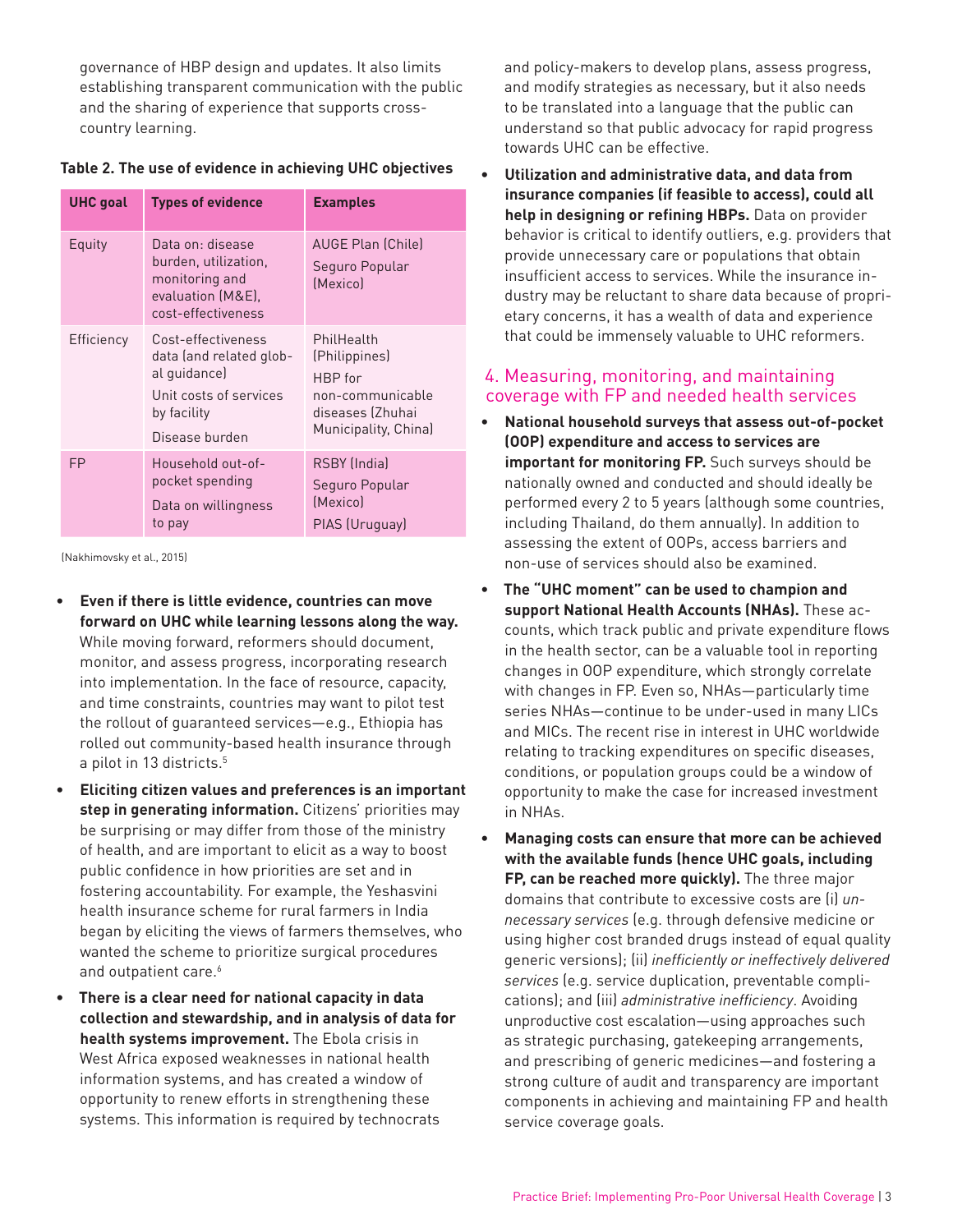• **A new tool, extended cost effectiveness analysis (ECEA), can help health planners with priority setting.** An ECEA is "extended" beyond a traditional CEA "in the sense that it not only assesses how much health is gained per million dollars spent but also how much financial protection is purchased."1 ECEA can be used to compare the health and FP impacts of different health interventions and to examine the distributional consequences of the intervention, i.e. whether or not an intervention is pro-poor. The results should be considered along with other ethical, social, political, and economic considerations, such as benefit to cost ratios and the strength of the health delivery system.<sup>7</sup>

#### 5. Managing the evolution and growth of service coverage and forms of FP

- **Health technology assessment (HTA) can help manage evolution and growth.** Using HTA to explicitly set priorities can help to achieve UHC in three ways: (a) the explicit decision-making process can be a valuable mechanism to identify and engage with key stakeholders and to outline rules for reaching a decision; (b) dedicated staff and explicit processes such as those used in HTA agencies can help in translating global agenda setting into national agenda setting, by helping to contextualize decisions at the national level; and (c) HTA can help to show the value of specific health investments, making the case for these investments to the ministry of finance and other stakeholders.
- **Program fragmentation can be a barrier to expansion.**  Examples of fragmentation are using separate fund pools to finance HBPs for different population groups and, on the supply side, using separate delivery channels for different diseases and supply chains for different medicines. Fragmentation is a problem that many countries face in their efforts to reach UHC, since they are often starting off with multiple "inherited" schemes (and "vertical programs" with their own delivery points and supply chains). Such fragmentation can create inequity and inefficiency. It can also be a major barrier to further expanding coverage as the groups that have the most generous HBP may be unwilling to risk diluting their "package" by being incorporated into a universal system.<sup>8</sup> The first step in addressing the problem is "diagnosis," i.e. identifying where in the system the fragmentation is occurring and how easy it would be to fix the problem.
- **Steps to increase effective pooling can be taken, even when schemes cannot be fully merged.** Countries should be able to achieve a greater degree of harmonization even if fully merging all schemes is not feasible. Strong leadership is vital, particularly when it comes to aligning different institutions and resources and

especially in federal states such as Ethiopia. HBPs and results-based financing can be valuable tools in such alignment. Better pooling and cross-subsidization (from rich to poor and from healthy to sick) can be achieved even without a full merger by varying the size of government contributions to the various schemes. Greater harmonization between ministries, and with international agencies, could also help to reduce fragmentation.

- **Government sponsored health insurance schemes can promote UHC.** Government-mandated health insurance schemes—and national health systems, such as those in the UK, Malaysia and Sri Lanka—can help promote UHC by (i) being a "smart" strategic purchaser of services (or a smart purchaser of inputs); (ii) purchasing more cost-effective services (e.g. in some countries, providers substitute e-mail or phone calls for out-patient consultations on minor health issues); (iii) fostering integrated care; and (iv) using incentives and other tools to promote efficiencies.
- **There may be political opposition to expanding service coverage, which can be anticipated and managed.** Having baseline knowledge on who is being covered by which scheme can help ward off political conflicts during expansion. Protecting expansion decisions from undue influence or competing interests is important—HTA can be helpful in this process. Hiring or appointing ministers with longevity and continuity in mind can also reduce the vulnerability of the process to political influence.
- **Institutional capacity is needed to support UHC expansion.** An important foundation of more rapid movement towards UHC is to embed the key concepts of solidarity, redistribution, progressivity, and responsiveness to citizens in all institutions and processes. Framing UHC from the beginning as key to sustainable development, and as a broad and long-term movement, can also help when it comes to expanding coverage. And, given the political power of health-care providers in many countries, gaining the support of professional societies as early as possible in the pursuit of UHC can help with later expansion.

## 6. Using incentives to improve the quality and efficiency of health services

• **Fee for service payment gives perverse incentives to providers.** It encourages over-servicing and cost overruns. Where it is unavoidable politically, it needs to be combined with effective controls on both price and volume, which requires effective information systems that allow provider behavior to be monitored. This has been the development in all high-income countries that pay providers using fee for service.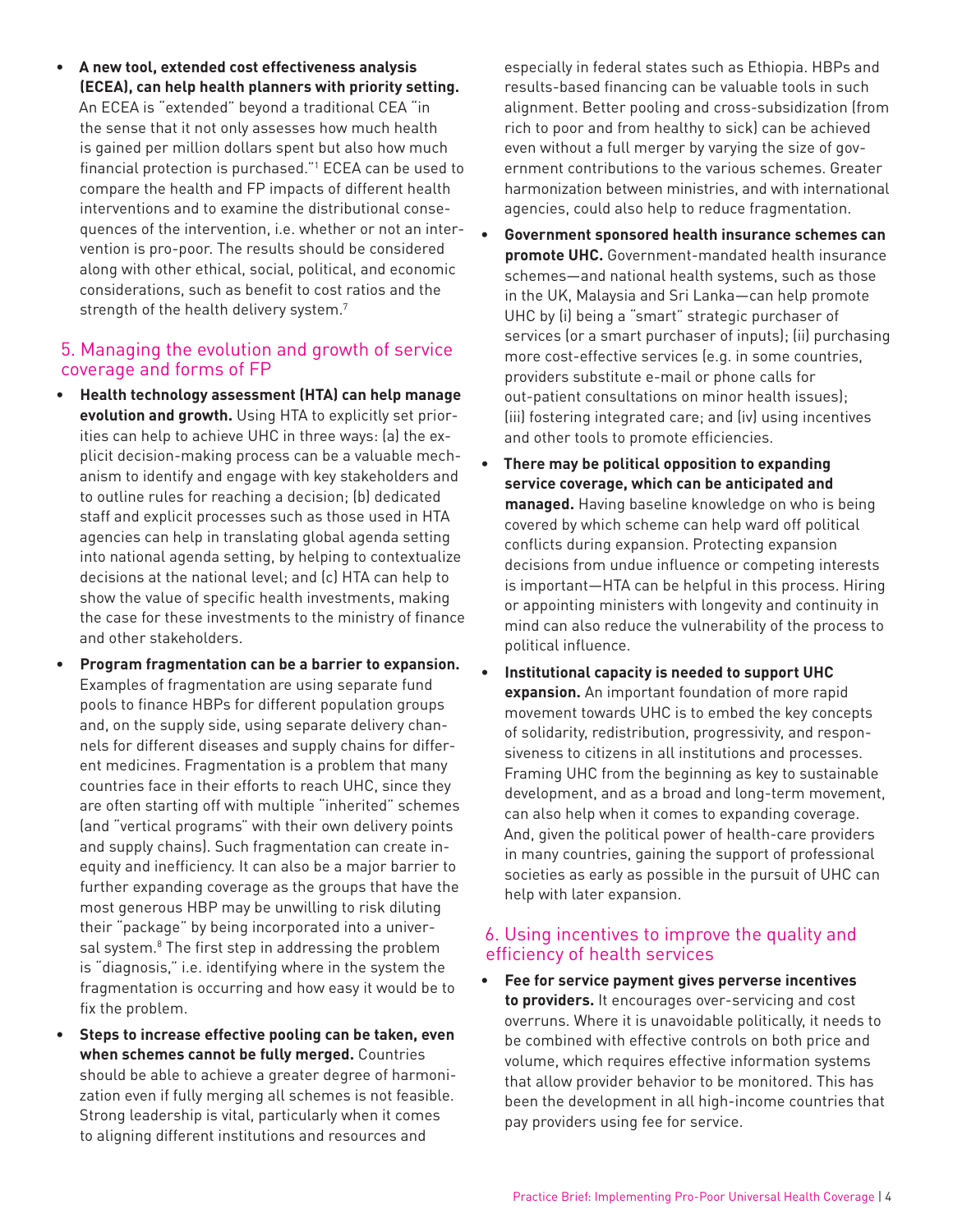- **Paying providers based on performance achieves modest impacts on quality.** The best available evidence suggests that the largest impact of paying for performance is on coverage indicators, with no impact on outcomes and only modest impacts on clinical quality measures.<sup>9</sup>
- **Public health purchasers need to have the mandate and accountability to purchase high-quality services for the population with FP.** For example, Ghana's National Health Insurance Scheme (NHIS) accounts for 30% of public spending on health and 16% of total health spending;<sup>10</sup> it has the mandate to provide access to the services and medicines in the NHIS HBP and to be pro-poor. Accountability is increased by the annual National Health Insurance Authority's annual report to Parliament on equity.
- **Strengthening of integrated service delivery networks can help to align incentives across levels of care.**  Alignment across the continuum of care occurs when services and provider competencies are well defined at the different levels, when there are clear guidelines on when patients should be referred between levels, and when providers at one level have a stake in what happens at different levels.
- **The right balance of autonomy and accountability can help providers to respond to incentives and serve the public interest.** For example, Sri Lanka's strong tradition of "democratic accountability" and of physician support for achieving efficiency and doing "more with less" have been important factors in serving the public interest.<sup>11</sup>
- **Information can be used to understand, motivate, and improve provider performance.** Argentina's Plan Nacer and Programa SUMAR used information on provider performance as a key tool for motivation. These plans, which are performance-based, have included improvements in the collection of data, clarification of the goals of providers, measurement of provider activity and performance, and a more informed dialogue between purchasers and providers.<sup>12</sup>

# 7. How international collective action can best support country efforts towards UHC

• **The international community needs to adopt a stronger "country lens" and support domestic agendas.** International collective action can support national UHC processes through provision of technical

assistance, capacity building (including building in-country analytic capacity), knowledge generation and sharing, information management, and support for measurement. Such collective action will need to align much more closely with national health plans and strategies. This is even more important now that the Sustainable Development Goals (SDGs) have been adopted by the United Nations. UHC is included as one of the health targets, but the SDGs document argues that *each government would set their own targets*  "guided by the global level of ambition."13 Each country will focus on its own priorities and will need the international community to buy into plans that are feasible and desirable for the country rather than plans wanted by particular parts of the international community.

- **Networks of cross-learning and communities of practice can support UHC.** The Joint Learning Network, the USAID-supported Health Financing and Governance Project, the International Decision Support Initiative,<sup>14</sup> and the P4H Leadership for UHC Programme<sup>15</sup> have shown the value of international network activities in supporting UHC. Regional efforts, such as the ASEAN Plus Three UHC Network,<sup>16</sup> can contribute to crosscountry experience sharing. These networks supplement the routine work of agencies such as WHO and the World Bank in supporting countries in their move towards UHC and in sharing information across countries.
- **Development assistance for health (DAH) will need to shift over time towards core "global functions."** One important way in which international collective action can support pro-poor UHC is for DAH to adequately fund the "global functions" of global health, such as providing global public goods (e.g. research and development, knowledge generation and sharing) and fostering leadership and stewardship of the global health system.<sup>17</sup> There is also an important role for continued DAH and technical assistance in initiating efforts to reach UHC particularly in low-income countries with restricted domestic sources of finance.

This Practice Brief was written by Gavin Yamey, Professor of the Practice of Global Health and Public Policy, Duke University, USA (Rapporteur of the Bellagio workshop) and David Evans, Scientific Project Leader, Swiss Tropical and Public Health Institute, Switzerland (Chair of the Bellagio workshop), on behalf of the workshop participants. The authors declare that they have no competing interests.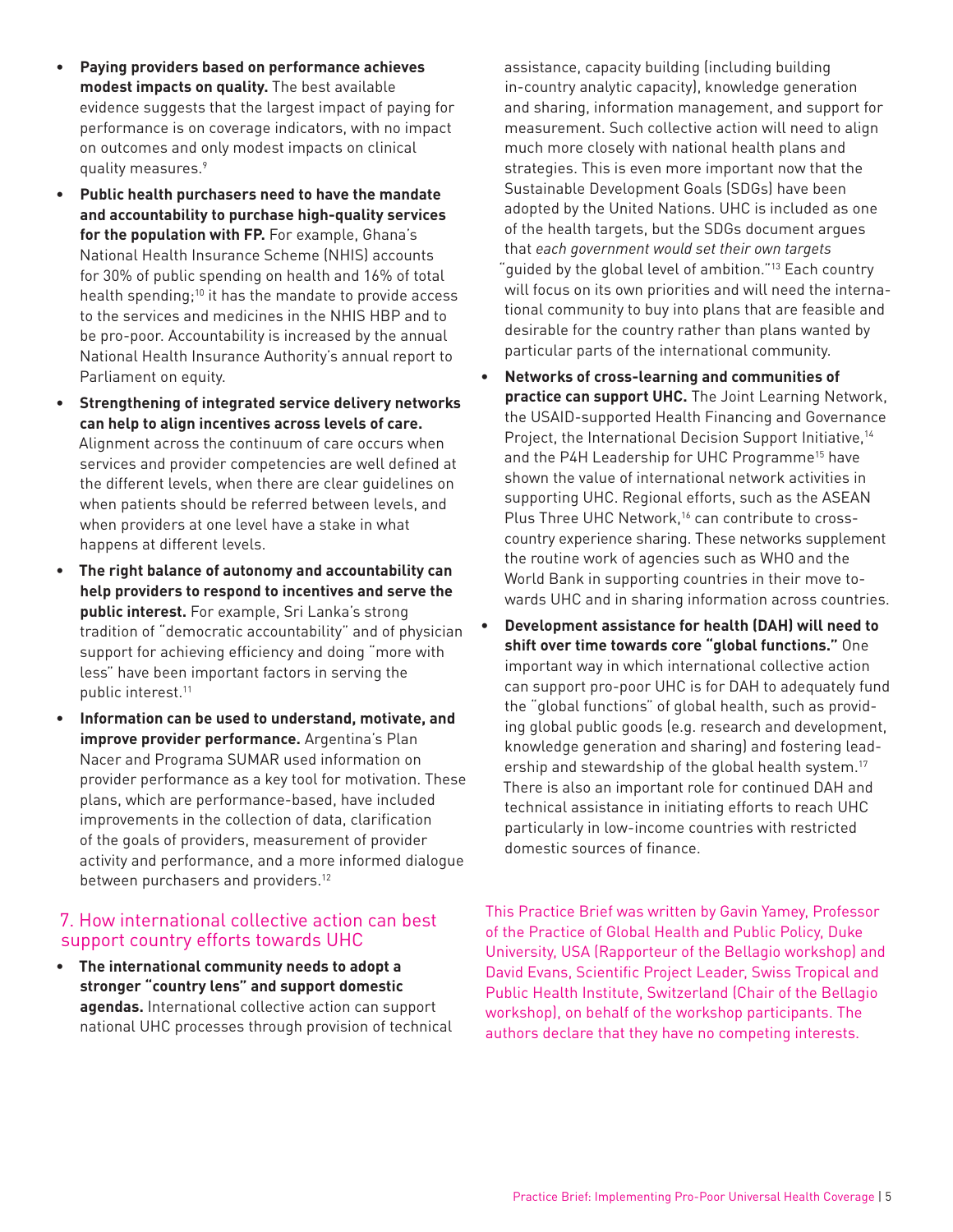#### **References**

- 1. Jamison DT, Summers LH, Alleyne G et al. Global Health 2035: a world converging within a generation. *Lancet*  2013;382:1898–955.
- 2. Participants at the workshop: Jesse Bump, Cheryl Cashin, Kalipso Chalkidou, David Evans, Eduardo González-Pier, Yan Guo, Jeanna Holtz, Daw Thein Thein Htay, Carol Levin, Robert Marten, Sylvester Mensah, Ariel Pablos-Méndez, Ravindra Rannan-Eliya, Martín Sabignoso, Helen Saxenian, Neelam Sekhri Feachem, Agnes Soucat, Viroj Tangcharoensathien, Hong Wang, Addis Tamire Woldemariam, Gavin Yamey.
- 3. Nakhimovsky S, Peterson L, Holtz J et al. Using Evidence to Design Health Benefits Plans for Stronger Health Systems: Lessons from 25 Countries. Washington DC: USAID and Health Finance and Governance Project, June 30, 2015. At https://www.hfgproject.org/using-evidence-to-design-healthbenefit-plans-for-stronger-health-systems-lessons-from-25 countries.
- 4. See http://universalhealthcoverageday.org/coalition.
- 5. Ethiopian Health Insurance Agency. Evaluation of Community-Based Health Insurance Pilot Schemes in Ethiopia: Final Report. Addis Ababa, Ethiopia, May 2015. At https://www.hfgproject.org/evaluation-cbhi-pilots-ethiopia-final-report.
- 6. Aggarwal A. Impact evaluation of India's 'Yeshasvini' community-based health insurance programme. *Health Econ*. 2010;Sep;19 Suppl:5-35.
- 7. Verguet, S, Olson Z, Babigumira J et al. Health gains and financial risk protection afforded by public financing of selected interventions in Ethiopia: an extended cost-effectiveness analysis. *Lancet Glob Health* 2015;3(5):e288–96.
- 8. Nicholson D, Yates R, Warburton W, Fontana G. Delivering Universal Health Coverage: A Guide for Policymakers. Report of the WISH Universal Health Coverage Forum 2015. London: 2015. Available at: http://wish-qatar.org/summit/2015 summit/forumsandpanels/universal-healthcare-coverage/ universal-healthcare-coverage.
- 9. Cashin C, Chi Y-L, Smith P, Borowitz M, Thomson S. Paying for Performance in Health Care: Implications for Health System Performance and Accountability. London: Open University Press, 2014.
- 10. Schieber G, Cashin C, Saleh K, Lavado R. Health Financing in Ghana. Washington, DC: World Bank, 2012.
- 11. Rannan-Eliya RP. Levels and Trends of Indicators Related to Universal Financial Risk Protection, Including both Proximate and Distant Determinants. Presentation at First Global Symposium on Health Systems Research, 2010. At http://www.ihp.lk/ publications/pres\_doc/pres101017.pdf.
- 12. http://www.worldbank.org/en/topic/health/brief/ argentinas-plan-nacer-delivering-results-for-mothersand-their-children.
- 13. Transforming Our World: the 2030 Agenda for Sustainable Development. Finalized text for adoption, 1st August 2015. Paragraph 55.
- 14. http://www.idsihealth.org.
- 15. http://p4h-network.net/global/cpd.
- 16. http://www.aseanplus3uhc.net.
- 17. Schäferhoff M, Fewer S, Kraus, et al. How much donor financing for health is channelled to global versus country-specific aid functions? The Lancet July 13, 2015. http://dx.doi.org/10.1016.